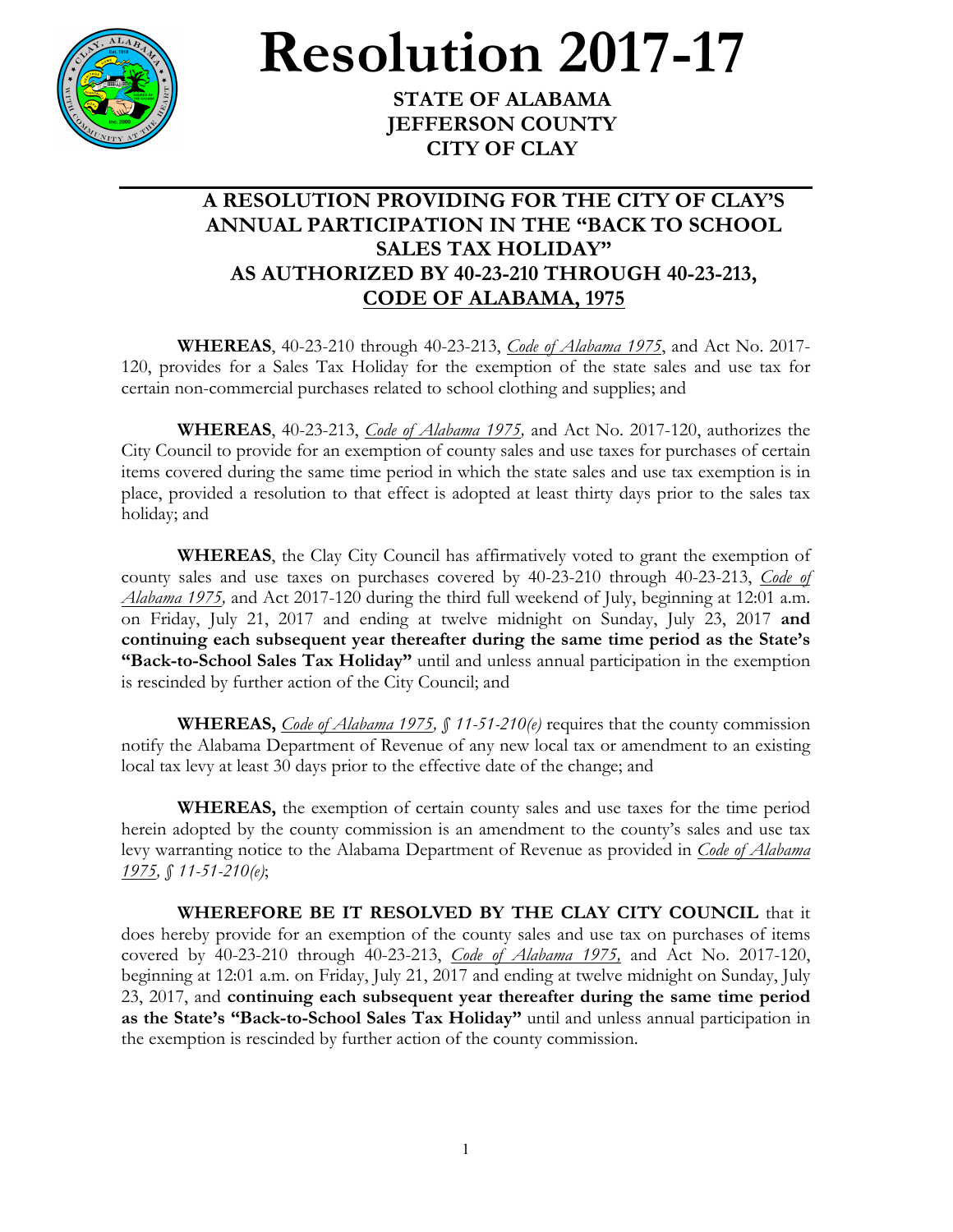**BE IT FURTHER RESOLVED** that a copy of this resolution be spread upon the minutes of the June 13, 2017 meeting of the Clay City Council, and be immediately forwarded to the Alabama Department of Revenue in compliance with *Code of Alabama 1975, § 11-51-210(e)*.

**BE IT FURTHER RESOLVED** that Resolution 2013-11 is hereby repealed.

ADOPTED AND APPROVED, this the 13<sup>th</sup> Day of June, 2017.

\_\_\_\_\_\_\_\_\_\_\_\_\_\_\_\_\_\_\_\_\_\_\_\_\_\_\_\_\_\_\_\_\_\_ **Attest**: \_\_\_\_\_\_\_\_\_\_\_\_\_\_\_\_\_\_\_\_\_\_\_\_\_\_\_\_

Charles K. Webster Ronnie Dixon Mayor City Manager